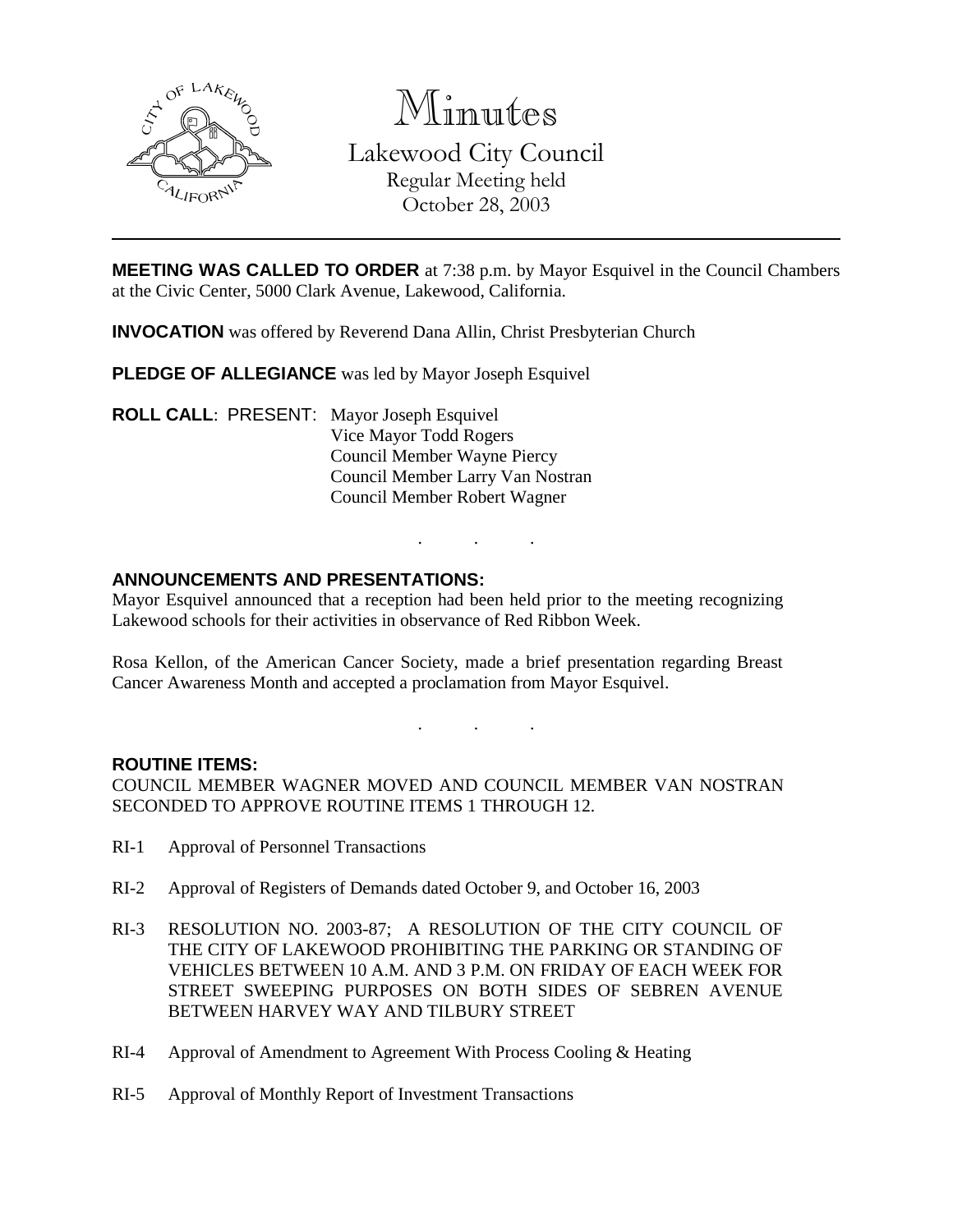City Council Minutes October 28, 2003 Page 2

#### **ROUTINE ITEMS:** Continued

- RI-6 Approval of Quarterly Schedule of Investments
- RI-7 Approval of Agreement with Los Angeles County Department of Public Works for Storm Water Consulting Services
- RI-8 RESOLUTION NO. 2003-88; A RESOLUTION OF THE CITY COUNCIL OF THE CITY OF LAKEWOOD ESTABLISHING A PHYSICALLY HANDICAPPED PERSONS DESIGNATED PARKING SPACE ON THE EAST SIDE OF SEINE AVENUE WITHIN THE CITY OF LAKEWOOD

RESOLUTION NO. 2003-89; A RESOLUTION OF THE CITY COUNCIL OF THE CITY OF LAKEWOOD ESTABLISHING A PHYSICALLY HANDICAPPED PERSONS DESIGNATED PARKING SPACE ON THE SOUTH SIDE OF FAIRMAN STREET WITHIN THE CITY OF LAKEWOOD

- RI-9 Acceptance of Notice of Completion for Public Works Project No. 03-7, Landscape Del Amo Median, Tropical Creations, Inc.
- RI-10 RESOLUTION NO. 2003-90; A RESOLUTION OF THE CITY COUNCIL OF THE CITY OF LAKEWOOD, CALIFORNIA, CERTIFYING THE LAKEWOOD BUSINESS DEVELOPMENT PROGRAM ADMINISTRATIVE PLAN
- RI-11 Approval of Contract with MBIA MuniService Company and Don Maynor for UUT Collection
- RI-12 Approval of Encroachment Permit for Candlewood Street

UPON ROLL CALL VOTE, THE MOTION WAS APPROVED:

AYES: COUNCIL MEMBERS: Piercy, Rogers, Van Nostran, Wagner and Esquivel NAYS: COUNCIL MEMBERS: None

## **1.1 • AWARD OF BID FOR PURCHASING BID 03-04 PARKING CITATION SYSTEM**

. . .

Assistant Director of Finance Ronnie Campbell presented an oral report based on the memorandum in the agenda packet and reported that one bid had been received for replacement of the City's 15 year-old, computerized parking citation system. He advised that since the single bid received was significantly higher than anticipated, staff had contacted the vendor and determined that clarification of the bid details was needed. It was the recommendation of staff that the City Council reject all bids and authorize staff to revise the specifications as necessary to re-advertise the bid.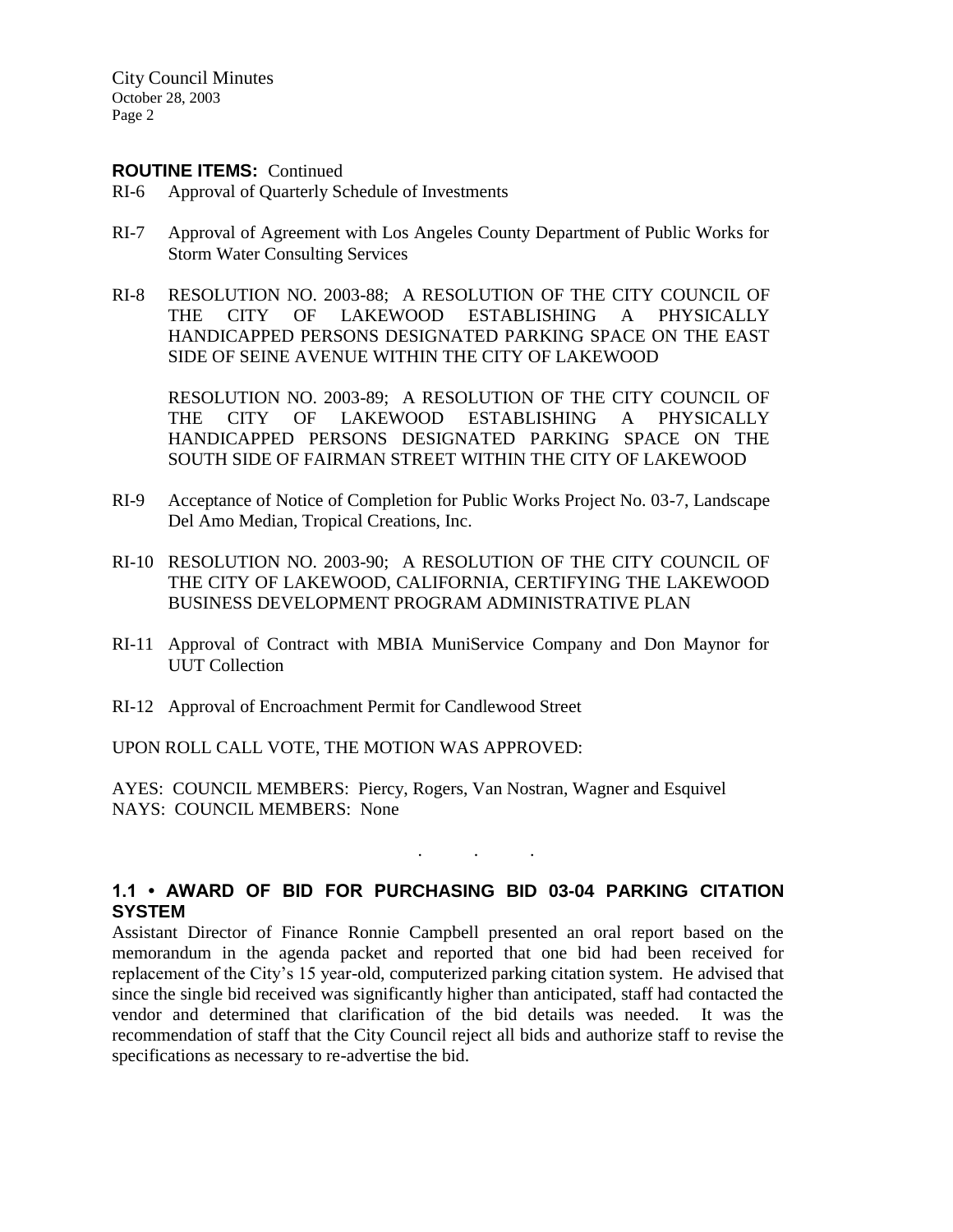## **1.1 • AWARD OF BID FOR PURCHASING BID 03-04 PARKING CITATION SYSTEM** - Continued

Mayor Esquivel opened the public hearing at 7:52 p.m. and called for anyone in the audience wishing to address the City Council on this matter. There was no response.

COUNCIL MEMBER WAGNER MOVED AND COUNCIL MEMBER VAN NOSTRAN SECONDED TO REJECT ALL BIDS, REVISE THE SPECIFICATIONS AND RE-BID THE PROJECT. UPON ROLL CALL VOTE, THE MOTION WAS APPROVED:

AYES: COUNCIL MEMBERS: Piercy, Rogers, Van Nostran, Wagner and Esquivel NAYS: COUNCIL MEMBERS: None

. . .

## **1.2 • WATER RATES AND CHARGES**

James Glancy, Director of Water Resources, displayed slides and presented an oral report based on the memorandum in the agenda packet. He stated that in order to continue to provide high-quality, economical water to the community, the Lakewood water system, portions of which dated back over 50 years, would require a number of capital improvements, such as upgraded water mains and drilling of new water wells. He advised that with over \$5.3 million in capital improvement required over the next three years, it was necessary to adjust water rates to provide adequate revenue for the operations, repair, maintenance, and replacement costs of the system. It was the recommendation of the Water Resources Committee that the City Council hold a public hearing and adopt the resolution pertaining to water rates and charges.

RESOLUTION NO. 2003-85; A RESOLUTION OF THE CITY COUNCIL OF THE CITY OF LAKEWOOD AMENDING RESOLUTION NO. 3150, AS AMENDED, PERTAINING TO WATER RATES AND CHARGES

Responding to questions from Vice Mayor Rogers, Mr. Glancy stated that the average life span for cast iron water mains was 50 to 75 years and that all of the old steels mains had already been replaced. He advised that main replacement was prioritized using a number of predictability factors including leaks and breakage. He reported that the rate increase would provide funding for the ongoing water main replacement program and also allow an increase in the amount of mains replaced each year.

Mayor Esquivel opened the public hearing at 8:02 p.m. and called for anyone in the audience wishing to address the City Council on this matter. There was no response.

COUNCIL MEMBER WAGNER MOVED AND VICE MAYOR ROGERS SECONDED TO CLOSE THE PUBLIC HEARING. UPON ROLL CALL VOTE, THE MOTION WAS APPROVED:

AYES: COUNCIL MEMBERS: Piercy, Rogers, Van Nostran, Wagner and Esquivel NAYS: COUNCIL MEMBERS: None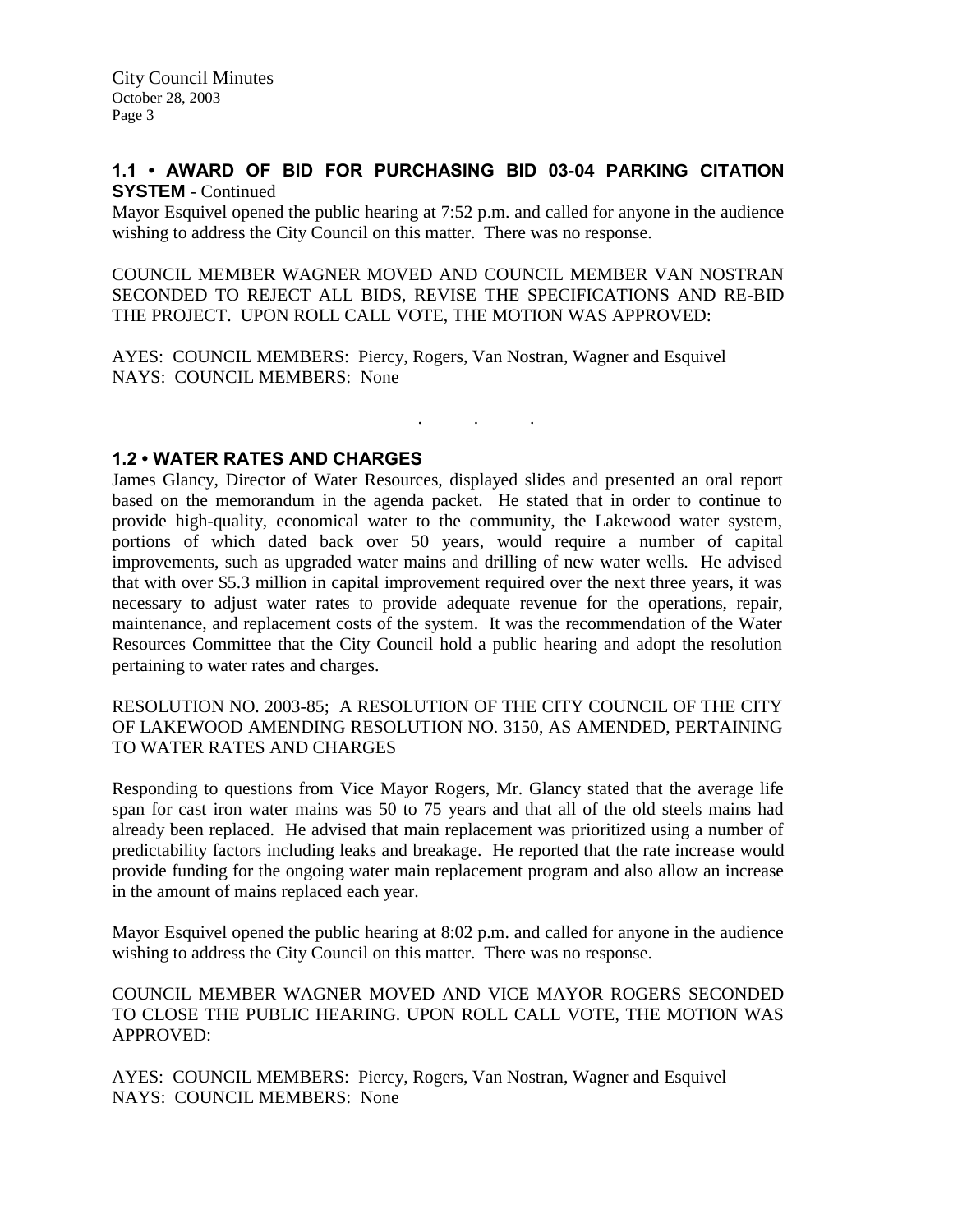City Council Minutes October 28, 2003 Page 4

#### **1.2 • WATER RATES AND CHARGES** - Continued

VICE MAYOR ROGERS MOVED AND COUNCIL MEMBER PIERCY SECONDED TO ADOPT RESOLUTION NO. 2003-85. UPON ROLL CALL VOTE, THE MOTION WAS APPROVED:

AYES: COUNCIL MEMBERS: Piercy, Rogers, Van Nostran, Wagner and Esquivel NAYS: COUNCIL MEMBERS: None

## **1.3 • HOTELS, MOTELS AND EXTENDED STAY FACILITIES**

Community Development Director Chuck Ebner presented an oral report based on the memorandum in the agenda packet and reported that following a moratorium established last year, the Planning and Environment Commission had completed a study of hotels, motels, and extended stay facilities and was recommending adoption of a new ordinance to amend the City's municipal code.

. . .

Council Member Piercy determined from Mr. Ebner that there were no existing facilities in Lakewood which would meet the new requirement for primary access through an indoor lobby, and that this requirement would require new layout designs.

Responding to questions from Council Member Wagner, Mr. Ebner stated that since this type of use would require a conditional use permit, there would be some flexibility in the design process, but primary access through an indoor lobby would be a requirement. Mr. Ebner also stated that designs could include additional, side access to parking areas which could be controlled for after hours access.

Mayor Esquivel opened the public hearing at 8:11 p.m. and called for anyone in the audience wishing to address the City Council on this matter. There was no response.

ORDINANCE NO. 2003-8; AN ORDINANCE OF THE CITY COUNCIL OF THE CITY OF LAKEWOOD AMENDING THE LAKEWOOD ZONING ORDINANCE AND THE MUNICIPAL CODE PERTAINING TO HOTELS, MOTELS, AND EXTENDED STAY FACILITIES

COUNCIL MEMBER WAGNER MOVED AND COUNCIL MEMBER VAN NOSTRAN SECONDED TO CLOSE THE PUBLIC HEARING. UPON ROLL CALL VOTE, THE MOTION WAS APPROVED:

AYES: COUNCIL MEMBERS: Piercy, Rogers, Van Nostran, Wagner and Esquivel NAYS: COUNCIL MEMBERS: None

COUNCIL MEMBER WAGNER MOVED AND COUNCIL MEMBER VAN NOSTRAN SECONDED TO APPROVE THE NEGATIVE DECLARATION AND INTRODUCE ORDINANCE NO. 2003-8.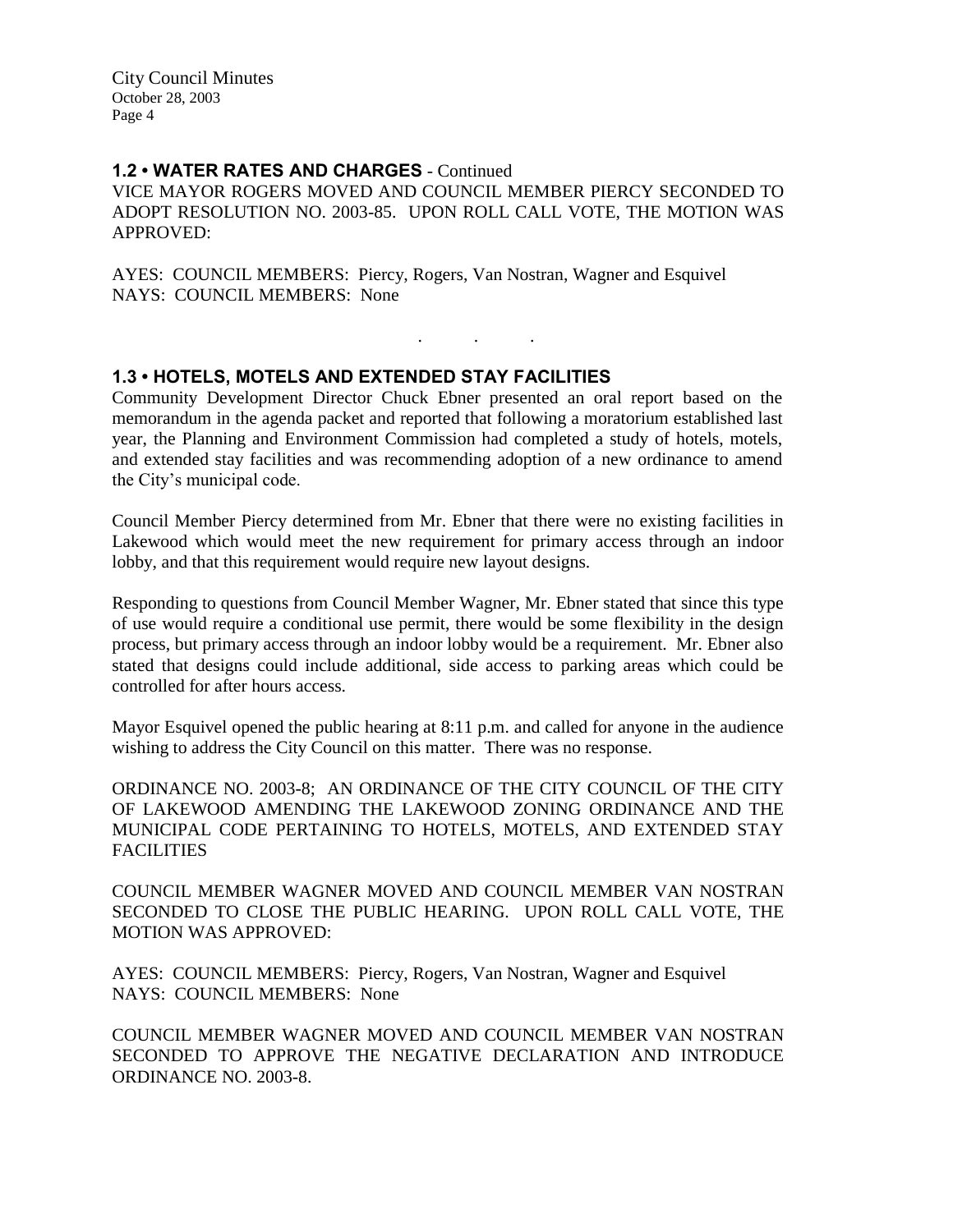## **1.3 • HOTELS, MOTELS AND EXTENDED STAY FACILITIES** - Continued UPON ROLL CALL VOTE, THE MOTION WAS APPROVED:

AYES: COUNCIL MEMBERS: Piercy, Rogers, Van Nostran, Wagner and Esquivel NAYS: COUNCIL MEMBERS: None

## **3.1 • PURCHASE OF REPLACEMENT DASH BUSES**

The Assistant Director of Finance presented an oral report based on the memorandum in the agenda packet and stated three DASH vehicles had been destroyed in an accidental fire on September 23, 2003. Funding for replacement buses was available through Proposition A Transportation Funds, pending the settlement of an insurance claim. He also advised that the buses were available through the California Multiple Awards Schedule pricing, a cooperative purchasing arrangement through the State of California authorized by the municipal code. It was the recommendation of staff that the City Council authorize the appropriation of Proposition A funds for the purchase of three new buses at the total State contract price of \$152,178.54.

. . .

Council Member Van Nostran inquired about how long it would take to receive the replacement buses and if there was adequate coverage for the DASH program in the interim. Public Works Director Lisa Rapp responded by stating the new vehicles would not be available for about four months, however, the Recreation and Community Services Department had been able to work out a schedule so that the level of service to the City's senior and disabled residents would not be impacted.

Responding to a question from Council Member Wagner, Mr. Campbell stated that this emergency use of Prop A funds would not impact funding for the City's bus shelter replacement program.

COUNCIL MEMBER VAN NOSTRAN MOVED AND COUNCIL MEMBER PIERCY SECONDED TO APPROPRIATE THE FUNDING AND AUTHORIZE THE PURCHASE OF THE VEHICLES. UPON ROLL CALL VOTE, THE MOTION WAS APPROVED:

AYES: COUNCIL MEMBERS: Piercy, Rogers, Van Nostran, Wagner and Esquivel NAYS: COUNCIL MEMBERS: None

. . .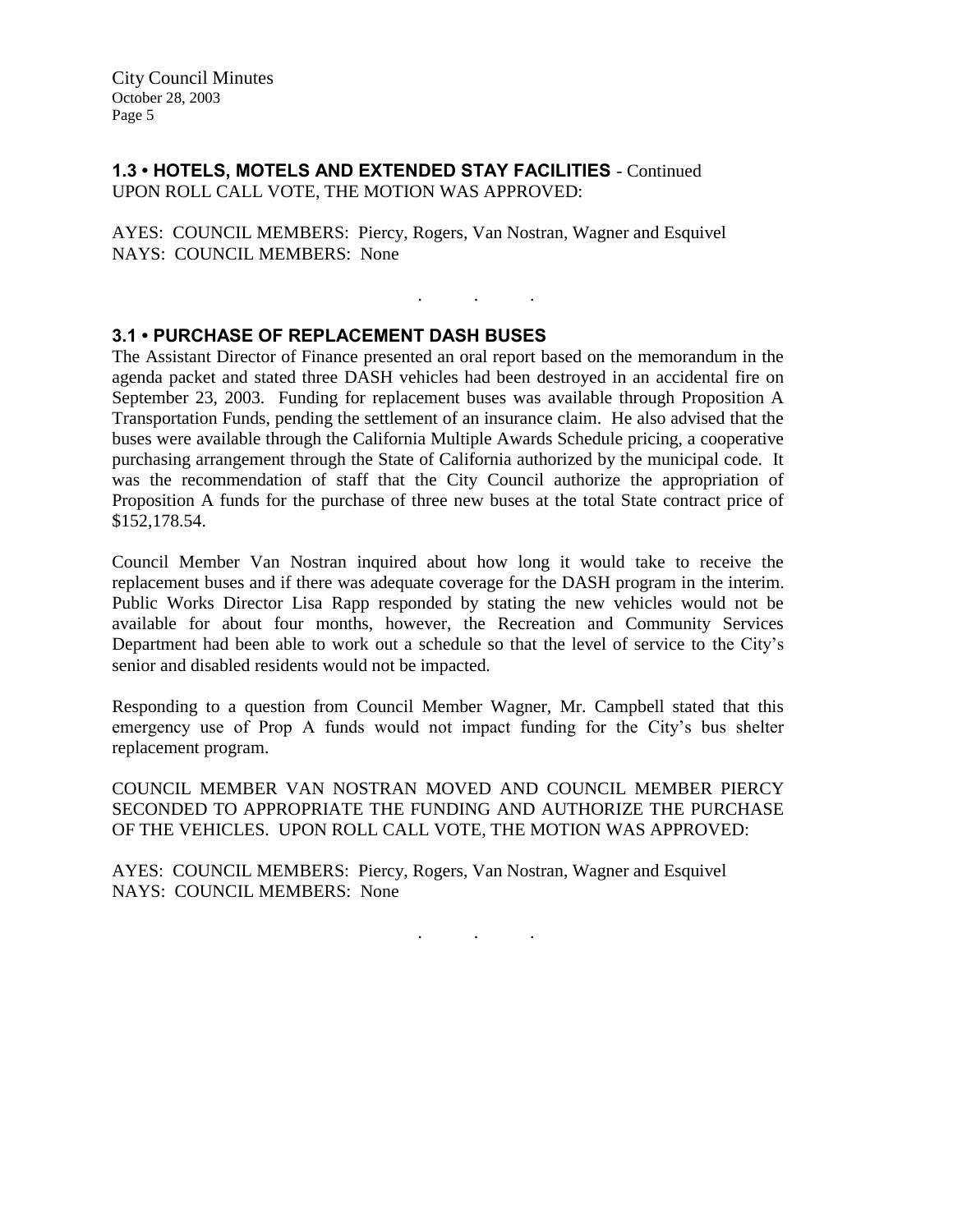# **3.2 • REQUEST FROM PARKVIEW AND MANOR DRIVE RESIDENTS FOR STREET VACATION**

The Director of Public Works presented an oral report based on the memorandum in the agenda packet and reported that a request had been received from the residents along Parkview Drive and Manor Drive, an area informally known as "the island," to create private streets so that they can place a gate at the entrance to their neighborhood. She outlined the numerous legal steps, set out by the City Attorney, that would be required to complete such a process and concluded by stating staff was seeking direction from the City Council before further processing the request.

City Attorney John S. Todd advised that the resolution in the agenda packet was a sample of the resolution that would be presented to the City Council for adoption as the final step in the process, should the Council decide to proceed. He stated that the Council had total discretion to decide whether or not the street should be vacated. He concluded by stating that the only issue before the Council at this time was whether staff resources should continue to be committed to the process.

Responding to a question from Council Member Van Nostran, the City Attorney stated that by vacating the streets the City would no longer be responsible for maintenance, the property owners would form a homeowner's association which would assess each property to cover maintenance costs. He noted that the homeowner's association would need to grant an easement to the City for water pipeline running beneath the streets. The Director of Public Works advised that one of the reasons the process could take months was the need to allow time for all utilities to review and obtain easements where necessary.

Vice Mayor Rogers requested clarification regarding the expenses involved in the process. Ms. Rapp advised that staff time was being tracked as costs were investigated, such as the cost of providing a separate circuit for the street lighting. Vice Mayor Rogers stated that his understanding from the letter was that the property owners wanted an estimate of the total costs before committing fully to the process. He suggested that staff also educate the property owners on the long-term costs for items like street resurfacing.

Responding to a question from Council Member Wagner, Ms. Rapp stated they would request a deposit from the property owners before any serious costs to the City were incurred.

Council Member Wagner asked the City Attorney about improvements that were already in place and whether vacating the streets, with those improvements, would be a gift of public funds since the proposed vacation was not for a public purpose, but for the benefit of the few residents within the vacation area. Mr. Todd responded by stating that the street improvements were installed and paid for by the developer and that since the property owners had paid by virtue of being taxpayers of the City, a vacation would not be a gift of public funds. Council Member Wagner expressed concern about setting a precedent for vacating areas of the City.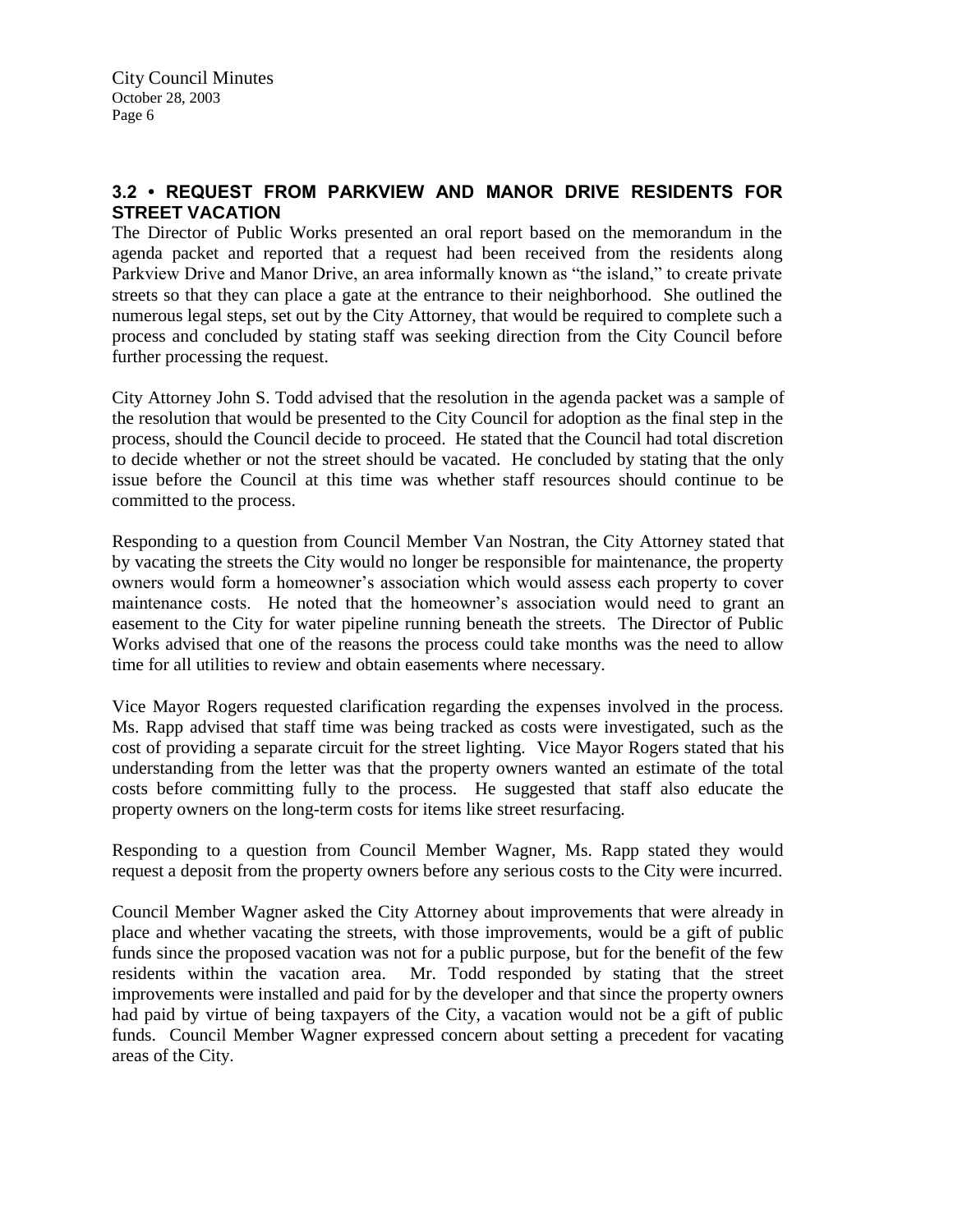# **3.2 • PARKVIEW AND MANOR DRIVE STREET VACATION REQUEST**

VICE MAYOR ROGERS MOVED AND COUNCIL MEMBER PIERCY SECONDED TO AUTHORIZE STAFF TO MOVE FORWARD.

Council Member Wagner suggested that staff be authorized to do further investigation into the costs to accomplish the vacation, but not authorize the whole process.

Council Member Piercy stated that it was vital to keep in contact with the property owners throughout the process.

VICE MAYOR ROGERS MOVED AND COUNCIL MEMBER PIERCY SECONDED TO AMEND THE MOTION TO AUTHORIZE STAFF TO MOVE FORWARD THROUGH THE PRELIMINARY STEPS TO PRESENT THE COSTS TO THE PROPERTY OWNERS AND TO RETURN THE MATTER TO THE CITY COUNCIL FOR FURTHER AUTHORIZATION, IF THE PROPERTY OWNERS DECIDE TO PROCEED.

Council Member Wagner requested the City Attorney provide a written legal opinion on the gift of public funds issue.

UPON ROLL CALL VOTE, THE MOTION WAS APPROVED:

AYES: COUNCIL MEMBERS: Piercy, Rogers, Van Nostran, Wagner and Esquivel NAYS: COUNCIL MEMBERS: None

## **3.3 • ROOM RENTAL WAIVER AND CITYTV CABLECASTING FOR GREATER LAKEWOOD CHAMBER OF COMMERCE INTERGOVERNMENTAL TOWN HALL MEETING**

. . .

Assistant City Manager Michael Stover presented an oral report based on the memorandum in the agenda packet and stated a request had been received from the Greater Lakewood Chamber of Commerce for the use of the City Council Chambers and a crew to videotape an Intergovernmental Town Hall Meeting. The Chamber was requesting that the City Council waive the rental fees for use of the facilities. He concluded by presenting guidelines that had previously been used for similar events which could be modified to suit the nature of the event.

COUNCIL MEMBER PIERCY MOVED AND VICE MAYOR ROGERS SECONDED TO APPROVE THE CHAMBER'S REQUESTS AND STAFF RECOMMENDATIONS. UPON ROLL CALL VOTE, THE MOTION WAS APPROVED:

. . .

AYES: COUNCIL MEMBERS: Piercy, Rogers, Van Nostran, Wagner and Esquivel NAYS: COUNCIL MEMBERS: None